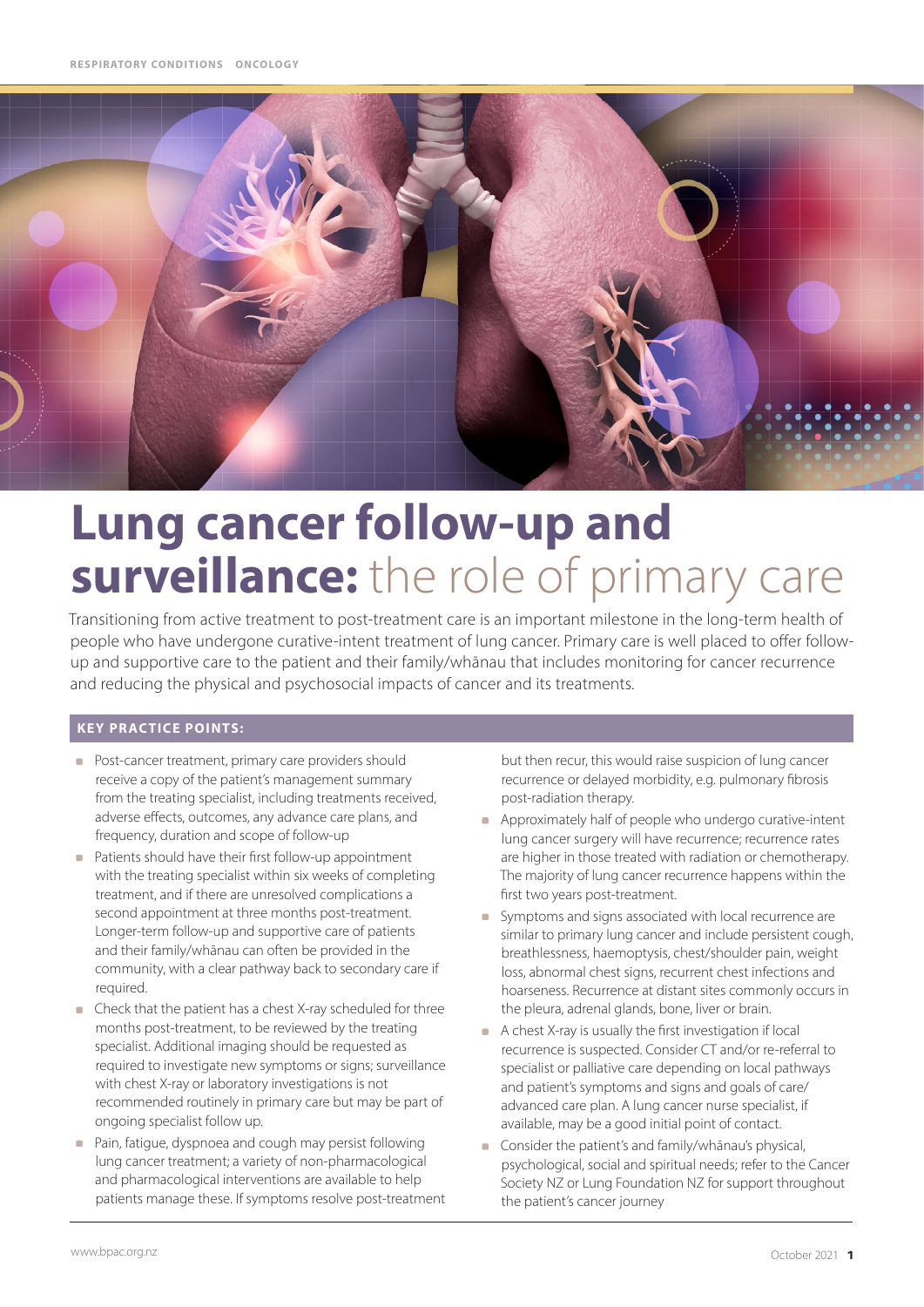*This article is based on expert guidance from the National Lung Cancer Working Group. A National guidance document for follow up and supportive care for people with lung cancer is currently under development.* 

# **Supporting the transition from active treatment to post-treatment care**

Transitioning from active treatment to post-treatment care is an important milestone in the long-term health of people with lung cancer, and consistent follow-up and surveillance is necessary to ensure equitable outcomes for those who have undergone curative-intent<sup>\*</sup> treatment.<sup>1, 2</sup> However, there is variability in the provision of this care across the country, with many potential contributing factors, including:<sup>2</sup>

- **Patient/whānau:** co-morbidities, priorities and preferences, geographical and social isolation
- **Clinical pathway:** expected or unexpected health complications
- **Cancer:** histology, stage and prognosis, effectiveness of adjuvant and second-line interventions and surveillance (see: "Lung cancer treatment and survival in New Zealand")
- **Access:** availability of resources or services
- **Co-ordination:** strength of links between tertiary, secondary and primary health services and community support services
- \* Curative-intent treatments in New Zealand include surgery, radical radiotherapy (including stereotactic ablative radiotherapy) or chemoradiotherapy (not always given with curative intent)<sup>2</sup>

#### **The goals of post-treatment care**

The main goals of post-treatment care are to: $1-3$ 

- **Prevent and detect recurrent or new cancers to enable** timely and appropriate management
- **Prevent, identify and manage medical and psychosocial** late or chronic effects of cancer and cancer treatment
- Co-ordinate care between all providers to ensure the patient's needs are met
- Help the patient to gain greater independence and self-management of their ongoing health and wellbeing

#### **Surveillance for lung cancer recurrence and new cancer development**

Recurrence and second primary cancer rates following lung cancer are variable and influenced by many factors, including:<sup>4,5</sup>

- Ongoing risk factors, e.g. smoking
- Characteristics of the original malignancy
- **Increased contact with healthcare leading to detection** and diagnosis of a second primary cancer

**Approximately half of people with lung cancer who undergo curative-intent surgery will have a local or**  distant recurrence,<sup>6</sup> with higher rates in those with larger tumours or occult lymph node metastases. The risk of lung cancer recurrence is greatest within the first two years posttreatment.<sup>6</sup> Distant recurrence often occurs earlier than local recurrence.<sup>7</sup> Local recurrence following surgery is reported in approximately one-quarter of cases.<sup>8</sup> Approximately 40% of people with limited stage small cell lung cancer (SCLC) will have recurrence within the first year following chemoradiation, increasing to 60% in the first three years following treatment.<sup>6</sup> Treatment options following recurrence of SCLC may be limited; treatment is often palliative and symptom-based, but oligometastases\* can be treated curatively and second-line palliative treatments can improve quality of life and survival. For people with non-small cell lung cancer (NSCL), treatment options and outcomes are more variable, depending on the specific type of cancer and access to treatments.

Metastatic disease (i.e. distant spread of cancer) that is limited in the extent, number and distribution of tumours, responsive to local treatment

**People who have had lung cancer are at risk of any second primary cancer;** common second cancers include head and neck, thyroid, pancreatic and bladder cancers.4 The risk of developing a new primary lung cancer two or more years following curative-intent treatment is  $1.5 - 2%$  per year.<sup>6</sup>

#### **Primary care is well placed to provide follow-up and surveillance care**

While follow-up of people treated for lung cancer has traditionally taken place in secondary care, in many instances this can be provided in the community, e.g. by a general practitioner or nurse practitioner, or via outpatient services with a clinical nurse specialist.<sup>2</sup> One of the benefits of primary care-led follow-up is the provision of "survivorship" care that encompasses the patient's cancer-related care, as well as management of co-morbidities and other health and wellbeing needs, including lifestyle interventions (e.g. smoking cessation, reducing alcohol intake, improved diet) and psychological support (see: "Psychological symptoms and cognitive changes following lung cancer treatment").<sup>9</sup> Potential issues with primary care-led follow-up include the time constraints on general practice and additional cost to patients of primary care appointments, which can be a significant factor. Telephone follow-up with a nurse, where appropriate, may help to mitigate this cost for the patient.

A lung cancer toolkit for patients has been developed by the Lung Foundation NZ: **[https://lungfoundation.org.nz/](https://lungfoundation.org.nz/wp-content/uploads/2018/11/LFNZ-TOOLKIT-A4-Poster.pdf) [wp-content/uploads/2018/11/LFNZ-TOOLKIT-A4-Poster.pdf](https://lungfoundation.org.nz/wp-content/uploads/2018/11/LFNZ-TOOLKIT-A4-Poster.pdf)**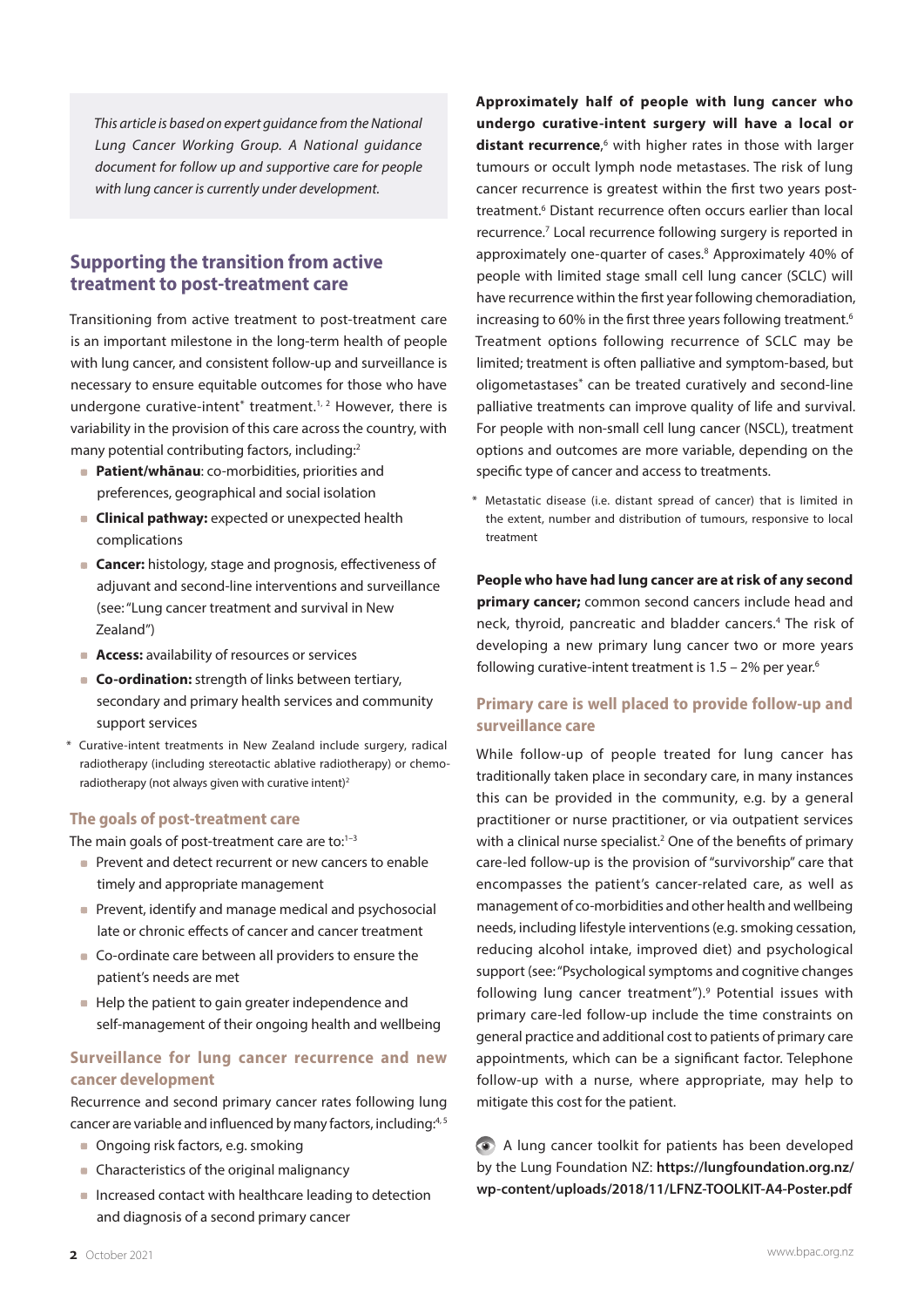# **Follow-up and surveillance recommendations for people post-treatment for lung cancer**

# **The primary care provider and patient should have access to a treatment summary**

On completion of cancer treatment, it is the treating specialist's responsibility to share a copy of the patient's treatment summary with their primary care provider (this should be able to be accessed electronically via a shared record storage system); a plain language summary should also be provided to the patient and their family/whānau.<sup>2</sup>

The treatment summary should contain information on the:<sup>2</sup>

- **Diagnosis**
- Treatments received and when completed
- **Long-term adverse effects that may occur and any** laboratory monitoring or other investigations required
- Documentation that the patient and their family/whānau understand the diagnosis and treatment, that prognosis has been discussed and any advance care planning
- Symptoms and signs that may indicate recurrence and need for further investigation
- Contact information for key care providers
- $\blacksquare$  Follow-up plan that includes the providers involved, the frequency/ duration of follow-up (typically five years) and clear lines of responsibility

#### **The frequency and type of follow-up care is individualised**

The frequency and type of follow-up care will be specified in the treatment plan. All patients should have a follow-up appointment with the treating specialist within six weeks of completing treatment to assess for complications and to discuss ongoing care. If there are unresolved complications of treatment, a second review with the treating specialist should take place at three months post-treatment.<sup>2</sup> Many patients can have their longer-term follow-up and supportive care provided in the community, in accordance with their treatment plan. Other healthcare providers who may be involved, depending on the needs of the patient, include physiotherapy, occupational therapy, social work, dietetics, counselling and palliative care.

#### **Routine chest X-ray is not recommended for surveillance**

There is limited evidence to guide the use of routine surveillance imaging following curative-intent lung cancer treatment.2 The National Lung Cancer Working Group recommends all patients undergo a chest X-ray at three months post-treatment, reviewed by the treating specialist.<sup>2</sup> Additional imaging (repeat chest X-ray or referral\* for chest

# **Lung cancer treatment and survival in New Zealand**

Te Aho o Te Kahu, Cancer Control Agency, released a lung cancer quality improvement monitoring report early in 2021 that included data on treatment and survival. Key findings of the report included:<sup>10</sup>

- The survival rate for people diagnosed with lung cancer between 2015 and 2017 was 42% at one year, 38% at two years and 21% at three years post-diagnosis
- Survival rates were lower in Māori, males and people living in areas of high socio-economic deprivation
- Between 2015 and 2018:
	- 17% of people with NSCLC underwent curative surgical resection; rates were lowest in Māori (13.4%) and Pacific peoples (12.2%)
	- 30% of people with NSCLC and 70% with SCLC received systemic anti-cancer treatment
	- 6% of people with NSCLC and 11% with SCLC received concurrent chemotherapy and radiation treatment

The full report is available from: **https://teaho.govt. nz/static/reports/lung-cancer-quality-improvementmonitoring-report-20210225.pdf**

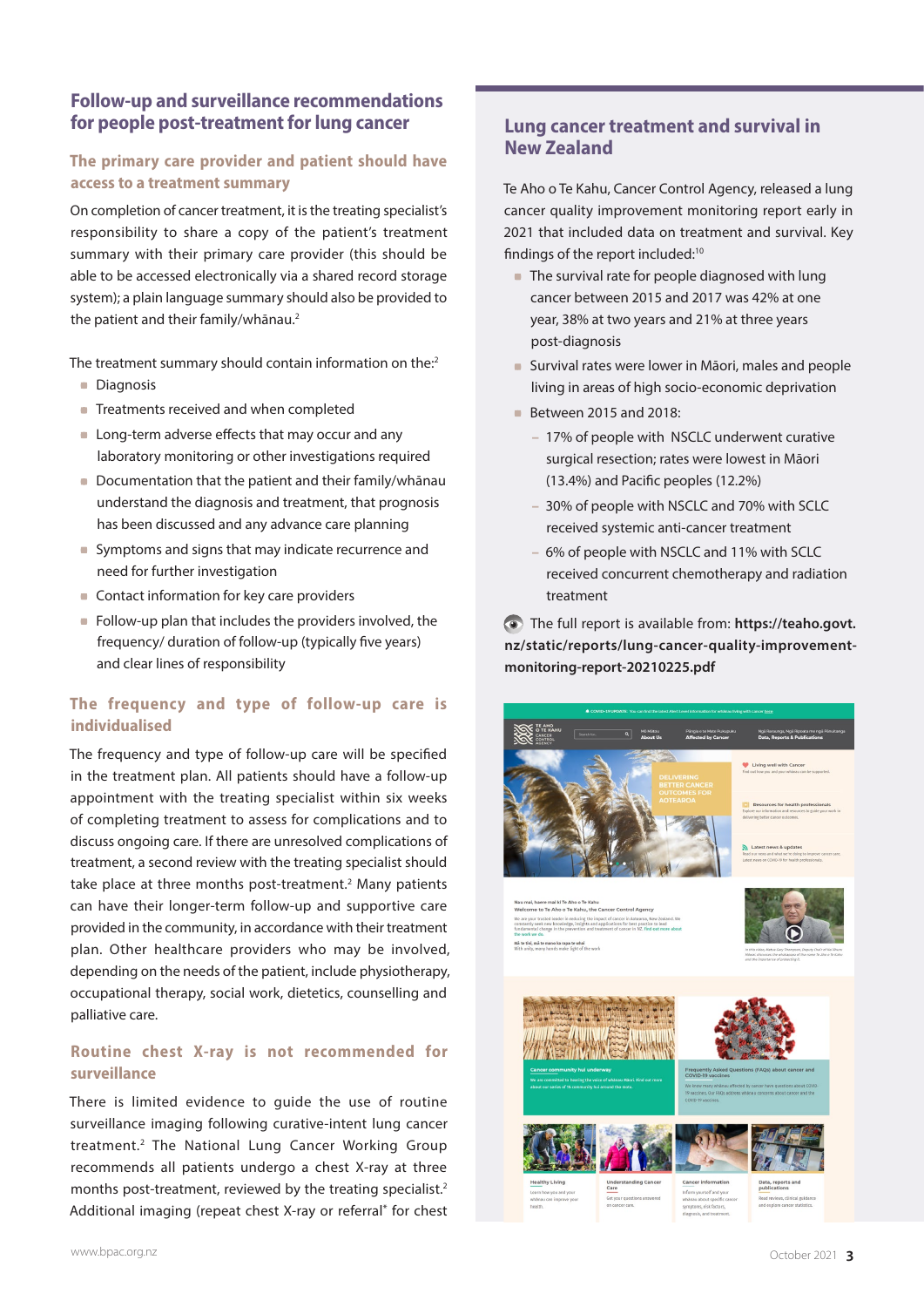CT) should be requested based on symptoms and signs, but in some instances may be requested by the specialist as part of routine surveillance (see: "Recognising lung cancer recurrence: key symptoms and signs").2

A small number of patients may benefit from more intensive follow-up with chest CT, e.g. those with indeterminate pulmonary nodules, where the risk of recurrence is high and active or curative treatment would be considered, or if the risk of new cancers is high, such as patients with a known mutation who may be suitable for targeted therapy.<sup>2</sup> These patients are usually followed up by secondary care.

\* In some DHBs, general practitioners may be able to refer directly for chest CT, with or without advice from a respiratory physician or radiologist

#### **Surveillance for recurrence can cause anxiety and distress**

Ensure that the patient and their family/whānau understand the purpose of the appointments, the recommended schedule and what to do if they have symptoms or concerns that arise before a routine follow-up appointment.<sup>2</sup> Some patients may request additional imaging for reassurance; discuss the risks associated with imaging, e.g. radiation exposure, and that the risk of false positives increases when imaging is undertaken in the absence of clinical suspicion. $2$ 

#### **Recommend Advance Care Planning if not already in place**

Ideally, Advance Care Planning (ACP) will have been discussed and put in place by the treating team after the patient's cancer diagnosis. The transition to post-treatment care is an opportunity for the patient and their family/whānau to review the care plan or establish one if they have not already done so.

For further information on Advance Care Planning, see: **[https://www.hqsc.govt.nz/our-programmes/advance-care](https://www.hqsc.govt.nz/our-programmes/advance-care-planning/information-for-clinicians/)[planning/information-for-clinicians/](https://www.hqsc.govt.nz/our-programmes/advance-care-planning/information-for-clinicians/)**

#### **Managing patients' needs following curativeintent lung cancer treatment**

The nature, severity and duration of symptoms following lung cancer treatment is influenced by various factors, including the type, extent or intensity of treatment, the patient's general health status, co-morbidities, psychosocial and lifestyle factors, e.g. smoking, diet and exercise.<sup>15</sup> There may be symptoms or signs caused by complications from the cancer itself, e.g. hypercalcaemia, which can affect up to 30% of people with cancer.16

# **Achieving equity in cancer care for Māori by 2030**

In 2019, at the Cancer Care at a Crossroads conference convened by the University of Otago and Cancer Society of New Zealand, the goal to achieve equity in cancer survival between Māori and non-Māori by the year 2030 was agreed.<sup>11</sup> This requires a systems-level approach that addresses inequities at each stage of the cancer journey, including prevention, early diagnosis, availability, affordability and acceptability of treatments, follow-up and survival care.11

The key areas of contribution for primary care are in the prevention, early detection (see link below) and followup and surveillance of cancer. Lung cancer incidence and mortality rates are over three times higher in Māori than non-Māori.12, 13 High tobacco smoking rates among Māori is an important contributing factor to the high incidence of lung cancer in this group, therefore encouraging and supporting smoking cessation is a key priority (see:

"Encourage and support smoking cessation"). Equitable and accessible follow-up and supportive care should be consistent throughout the country. This should include patient education about the importance of follow-up care, key symptoms and signs that could indicate recurrence and the support services available. If transport or cost is a barrier to attending follow-up appointments, consider whether some consultations could be by phone or with a nurse. Ensuring that co-morbidities are well managed is also essential to improving survival rates among Māori.<sup>14</sup> Māori have higher rates of co-morbidities, which increases the complexity of care if lung cancer is diagnosed, and reduces treatment options, e.g. eligibility for curative surgical resection.<sup>14</sup>

For further information on early detection of lung cancer, see: **<https://bpac.org.nz/2021/lung-cancer.aspx>**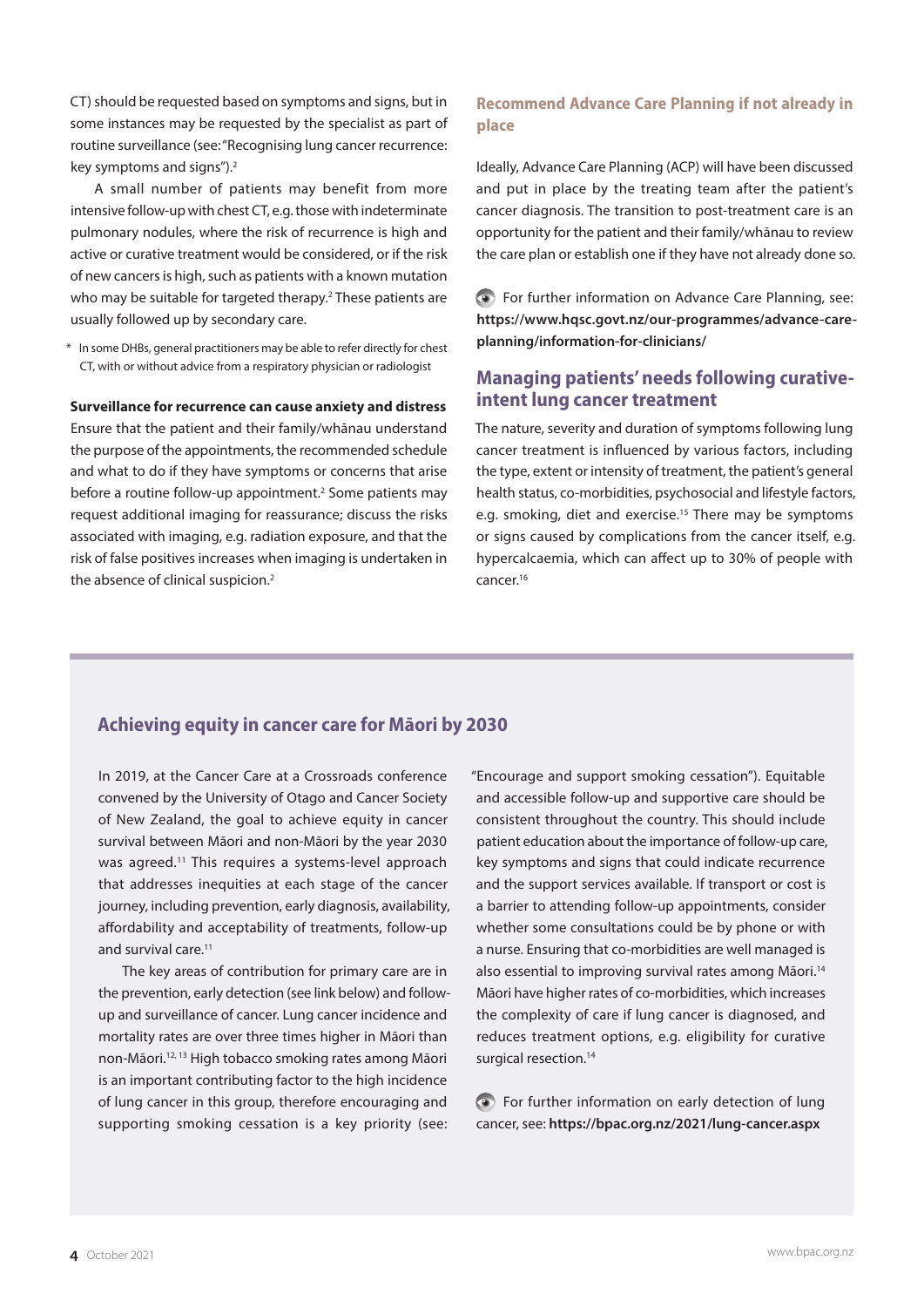Patients with late/long-term physical or psychological effects (see below) can typically be managed in primary care; patients with post-treatment complications should be discussed with or referred to the relevant specialist, e.g. a patient with dyspnoea post-radiation therapy may be referred to a respiratory physician, a patient with cardiac failure referred to a cardiologist or a patient with oesophageal stricture referred to a gastroenterologist (see: "Post-treatment complications vary by treatment type").

#### **Physical symptoms following lung cancer treatment**

A systematic review including 19 studies of people with NSCLC who were treated with surgery found:<sup>17</sup>

- **Pain, fatigue, dyspnoea** and **cough** were the most commonly reported symptoms; dyspnoea and fatigue persisted for at least two years post-surgery
- The majority had **decreased physical functioning** after surgery; this persisted for up to two years in some people
- Continued smoking, the presence of co-morbidities, more extensive surgical resection and adjuvant chemotherapy whilst receiving it were associated with poorer post-operative quality of life
- Other common physical symptoms following lung cancer treatment include **reduced appetite, malnutrition** and **insomnia**

#### **Non-pharmacological approaches to managing physical symptoms:**18, 19

- **Smoking cessation (see below)**
- Referral to a pulmonary rehabilitation programme
- Mind-body modalities (e.g. yoga, tai chi, qigong) or psychological support (e.g. mindfulness, cognitive behavioural therapy) to reduce acute or chronic pain and sleep disturbance
- Regular exercise, as tolerated see: "Physical activity recommendations for people treated for lung cancer"
- Oral nutritional supplementation for patients who are malnourished – for further information, see: **[https://bpac.](https://bpac.org.nz/2021/cachexia.aspx) [org.nz/2021/cachexia.aspx](https://bpac.org.nz/2021/cachexia.aspx)**

#### **Encourage and support smoking cessation**

The key opportunity to encourage and support smoking cessation is at the time of lung cancer diagnosis, and many people will stop at this point. Smoking cessation rates among people who have undergone cancer treatment gradually decrease over time.<sup>20</sup> However, restart rates are reported to range from 13 – 60%.20 Factors contributing to this may include nicotine withdrawal, pain, fatigue, nausea, depression and anxiety.<sup>20</sup>

The ABC model can be used as a guide to offer support and encouragement to stop smoking:

- **Ask** about and document smoking status, including use of e-cigarettes and exposure to passive smoking
- Give **Brief advice** to stop
- Strongly encourage the use of **Cessation support** and offer help in accessing this, and refer to services if this offer is accepted. A combination of behavioural support and pharmacological treatment is ideal.

Pharmacological treatments approved for smoking cessation include nicotine replacement therapy, bupropion, nortriptyline and varenicline (with Special Authority approval – currently out of stock as at October, 2021).21

For further information on smoking cessation, see: **[https://](https://bpac.org.nz/BPJ/2015/October/smoking.aspx) [bpac.org.nz/BPJ/2015/October/smoking.aspx](https://bpac.org.nz/BPJ/2015/October/smoking.aspx)**

For further information on smoking cessation medicines, including dosing and regimen, contraindications and cautions, see: **[https://www.nzf.org.nz/nzf\\_2838](https://www.nzf.org.nz/nzf_2838)**

#### **Physical activity recommendations for people treated for lung cancer**

General practice is well placed to co-ordinate and recommend exercise interventions for people who have undergone lung cancer treatment. There is a range of benefits of exercise in cancer survivors, including improved physical and mental health, symptom reduction and improved quality of life.<sup>19</sup> Tolerance to exercise will vary depending on where the patient is in their cancer journey; encourage patients to engage in as much physical activity as possible and to reduce sedentary periods.19 Recommendations should be individualised, taking into account patient preferences, abilities, symptoms, co-morbidities and safety.19 Refer patients who are unable to exercise safely without supervision or those requiring additional support to an exercise professional, e.g. pulmonary rehabilitation programme, cancer rehabilitation programme (e.g. Pinc and Steel NZ – see link below), Green Prescription.

A downloadable exercise template for people with cancer is available from: **[https://www.exerciseismedicine.org/](https://www.exerciseismedicine.org/support_page.php/moving-through-cancer/) [support\\_page.php/moving-through-cancer/](https://www.exerciseismedicine.org/support_page.php/moving-through-cancer/)**

For further information on Pinc and Steel NZ cancer rehabilitation programmes, see: **[https://www.pincandsteel.](https://www.pincandsteel.com/) [com/](https://www.pincandsteel.com/)** N.B. This service is not government funded but provides assistance in sourcing funding for patients if required/eligible.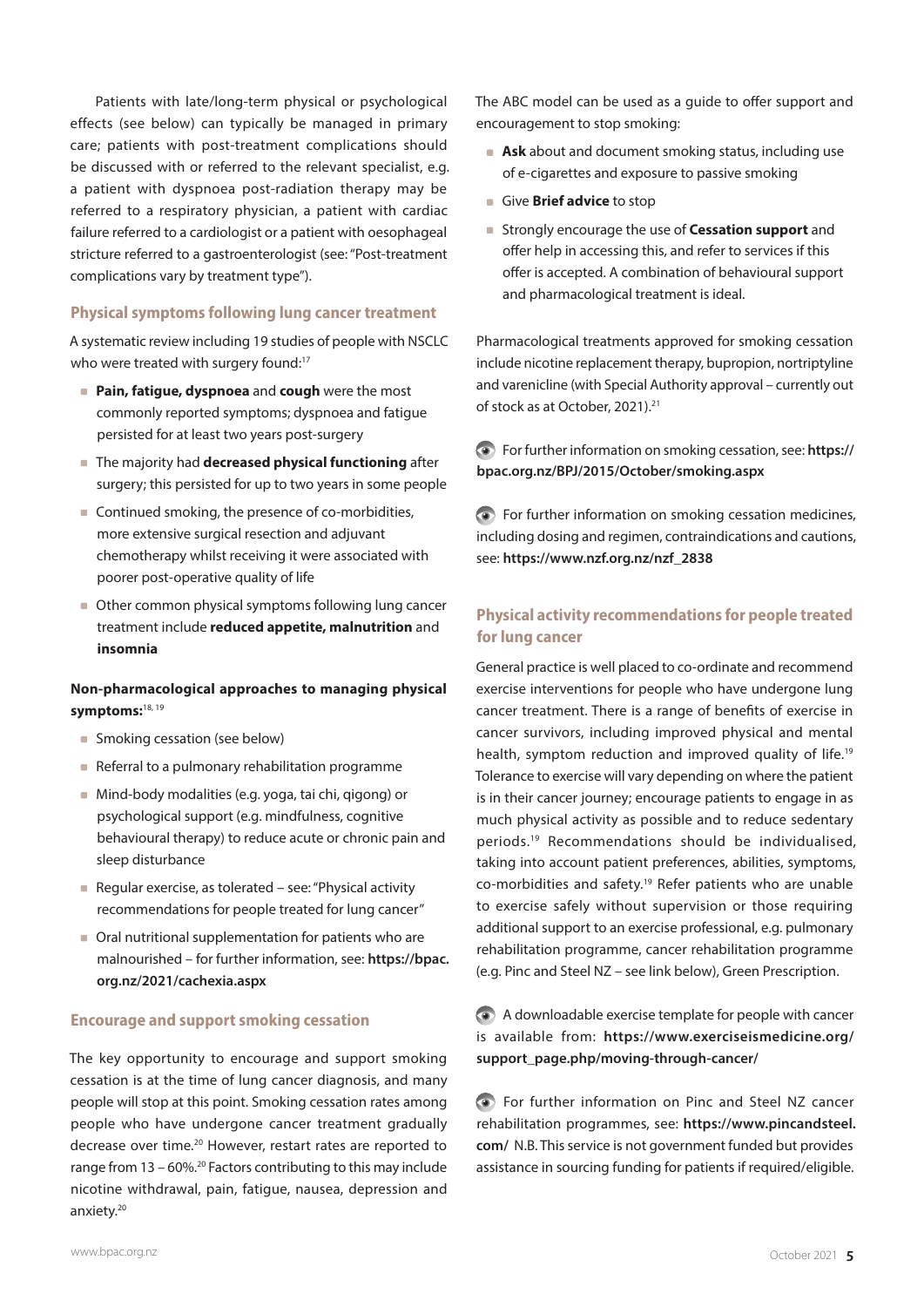# **Pharmacological interventions to manage physical symptoms after lung cancer**

**Pain** – follow the World Health Organization's analgesic ladder for pain:<sup>22</sup>

- Oral morphine is recommended first-line for patients with severe chronic pain; transdermal fentanyl is an alternative if there are issues with swallowing, nausea or vomiting
- A gabapentinoid or tricyclic antidepressant are recommended for patients with chronic neuropathic pain<sup>23</sup>
- $\blacksquare$  If a NSAID is prescribed and the patient is at high risk of gastrointestinal bleeding, prescribe a proton pump inhibitor (PPI) concurrently

**Dyspnoea** – treat any underlying causes or contributing factors, e.g. COPD, anaemia, lung infection; symptomatic treatments include:22

- Behavioural interventions such as a hand-held fan
- **Low dose oral morphine**
- A benzodiazepine may be prescribed short-term for acute management of panic attacks associated with dyspnoea (anxiety-dyspnoea-anxiety cycle) <sup>24</sup>
- Oxygen if hypoxic

**Cough** – treatment depends on the cause of cough, e.g. infection secondary to treatment, co-morbidities such as COPD or asthma:<sup>22</sup>

- Opioid, e.g. codeine or oral morphine, to suppress cough (unapproved indication)
- Bronchodilator if bronchospasm is causing or contributing to cough
- $\blacksquare$  Inhaled corticosteroid (ICS) for cough attributed to chemotherapy or radiation treatment; first discuss with an oncologist or other treating specialist and consider the increased risk of lower respiratory tract infection with high doses of ICS<sup>25</sup>
- Antibiotics if concurrent respiratory infection

**Insomnia** – use short-term in conjunction with nonpharmacological approaches:<sup>22</sup>

- Hypnotic, e.g. zopiclone, temazepam, triazolam
- Sedating tricyclic antidepressant, e.g. amitriptyline (unapproved indication)
- For further information on pharmacological treatments, see: **<https://bpac.org.nz/2017/insomnia-2.aspx>**
- For further information on non-pharmacological approaches, see: **[https://bpac.org.nz/2017/insomnia-1.](https://bpac.org.nz/2017/insomnia-1.aspx) [aspx](https://bpac.org.nz/2017/insomnia-1.aspx)**

For information on contraindications and cautions, dosing and treatment regimens for the listed medicines, see the New Zealand Formulary: **<https://www.nzf.org.nz/>**

# **Psychological symptoms and cognitive changes following lung cancer treatment**

People who have undergone treatment for cancer may experience psychological symptoms such as fear of recurrence, insecurity about their future, guilt or shame, distress, depression and anxiety.17, 26 Studies measuring mental health-related quality of life (HRQoL) among people with NSCLC treated with surgery found that the majority of patients had improved mental HRQoL after surgery compared to prior to surgery, but lower mental HRQoL compared to the general population.<sup>17</sup> Approximately one-quarter to one-third of patients continued to have worse mental HRQoL after surgery and distress persisted over time.17 Health practitioners should be vigilant for new onset or worsening psychological symptoms in people who have undergone lung cancer treatment; a screening tool for depression or anxiety can be used, e.g. the PHQ-9 or GAD-7.

For further information on screening tools for distress and depression, behavioural and pharmacological interventions, see: **<https://bpac.org.nz/2019/ssri.aspx>**

For further information on SSRIs and other pharmacological treatments, see: **<https://bpac.org.nz/2021/depression.aspx>**

#### **Cognitive changes following lung cancer treatment**

Many people who have undergone cancer treatment, particularly chemotherapy, report cognitive changes, including difficulty concentrating and short-term memory loss. Cognitive impairments associated with chemotherapy are typically transient, resolving in the months following the completion of treatment.27, 28

The Cancer Society provides support to people with cancer and their family/whānau: **[https://www.cancer.org.nz/](https://www.cancer.org.nz/supporting-you/how-we-can-help/) [supporting-you/how-we-can-help/](https://www.cancer.org.nz/supporting-you/how-we-can-help/)**

#### **Post-treatment complications vary by treatment type**

A number of complications may develop after completing lung cancer treatment, including:

- **Infection** at the wound site, pneumonia, increased infection risk with radiation/chemotherapy  $immunosuppression<sup>30</sup>$
- Radiation or chemotherapy-induced pneumonitis typically develops one to three months post-treatment, but can occur up to six to 12 months post-treatment.<sup>23</sup> Presentation includes cough, dyspnoea, chest pain, rales and hypoxaemia; radiographic changes may include volume loss and patchy infiltrates.<sup>23</sup>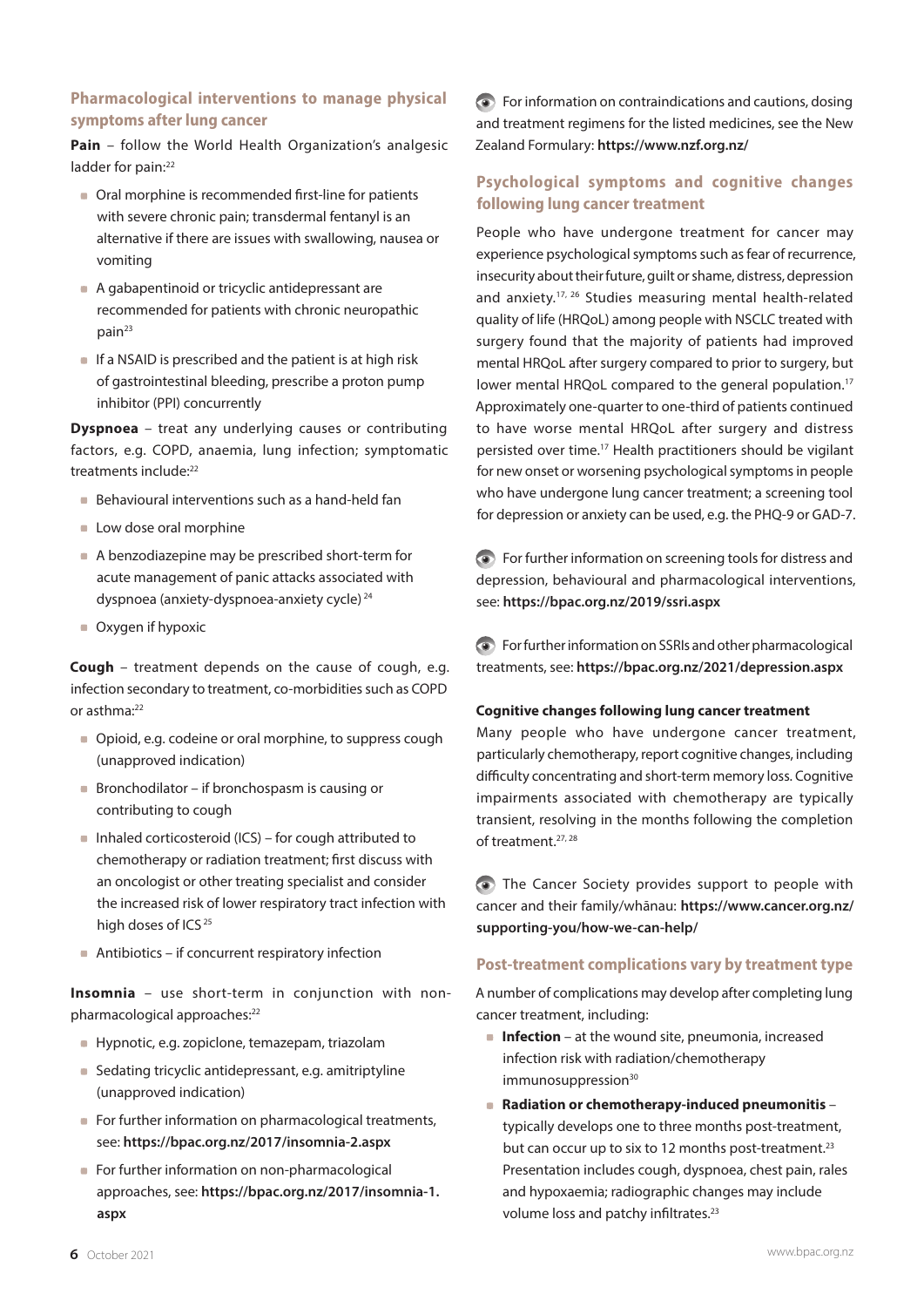- **Peripheral neuropathy** due to chemotherapy can involve sensory, motor or autonomic systems; typically reversible, with the median time to recovery of 13  $w$ eeks<sup>23</sup>
- **Cardiovascular complications** damage can occasionally occur to cardiac muscle with radiation treatment if cardiac structures are encompassed in the radiation field, causing complications such as coronary artery disease, valvular changes, myocardial fibrosis, pericarditis, dysrhythmias<sup>23</sup>

# **Managing general co-morbidities after lung cancer**

Co-morbidities are common in people with lung cancer. A cross-sectional study of 565 people with lung cancer in New Zealand found that 81% of people had at least one comorbidity that could potentially influence management.<sup>31</sup> Nearly 50% of people with lung cancer had COPD, 38% had a cardiovascular co-morbidity, 16% had a cerebrovascular co-morbidity and 13% had diabetes.31 The presence of comorbidities can limit treatment options and is associated with an increased risk of post-treatment complications and worse survival outcomes.<sup>32, 33</sup>

Management of long-term conditions may have taken lower priority during active cancer treatment;<sup>14</sup> post-treatment there is an opportunity to assess long-term condition management, review treatments and management goals.<sup>14</sup>

#### **Regularly review medicines**

Regularly review medicines to ensure that appropriate medicines are continued, and doses are adjusted as required, e.g. if the patient loses weight during cancer treatment. Depending on prognosis, consider discontinuing preventative medicines that may no longer be required, e.g. statins for hyperlipidaemia, intensive use of blood glucose-lowering medicines. Emphasise that this does not signify that you are giving up on them and frame the conversation around providing the best balance of benefits and risks.

For further information on stopping medicines, see: **<https://bpac.org.nz/2018/stopping.aspx>**

#### **Recommend vaccinations**

**Annual influenza vaccination** is recommended for all people who have undergone lung cancer treatment.<sup>2</sup> Immunisation should be delayed until three months post-chemotherapy, unless the patient is at high risk, in which case it may be given earlier, e.g. high rates of circulating influenza in the community. Two doses, administered four weeks apart, are recommended in the first year following chemotherapy, however, only the first dose is funded.34

**COVID-19 vaccination** is strongly encouraged for all people aged over 12 years, including those with cancer; follow national protocols for dosing advice.

Further information on COVID-19 for people with cancer is available from Te Aho o Te Kahu, Cancer Control Agency: **<https://teaho.govt.nz/cancer/covid19>**

#### **Ensure other immunisations are up-to-date**

Booster dose(s) of the following vaccines are recommended and funded for people who have undergone cancer chemotherapy:35

- A diphtheria/tetanus/pertussis-containing vaccine
- **Hepatitis B**
- Polio (IPV)
- Pneumococcal vaccines (PCV13 followed by 23PPV)
- MMR if born in 1969 or later and no documented evidence of two doses of MMR

N.B. Live vaccines should be administered no earlier than six months post-treatment and when the lymphocyte count is  $> 1.0 \times 10^9$ /L; inactive vaccines can be administered from three months post-treatment once the patient's lymphocyte count  $is > 1.0 \times 10^9/L^{35}$ 

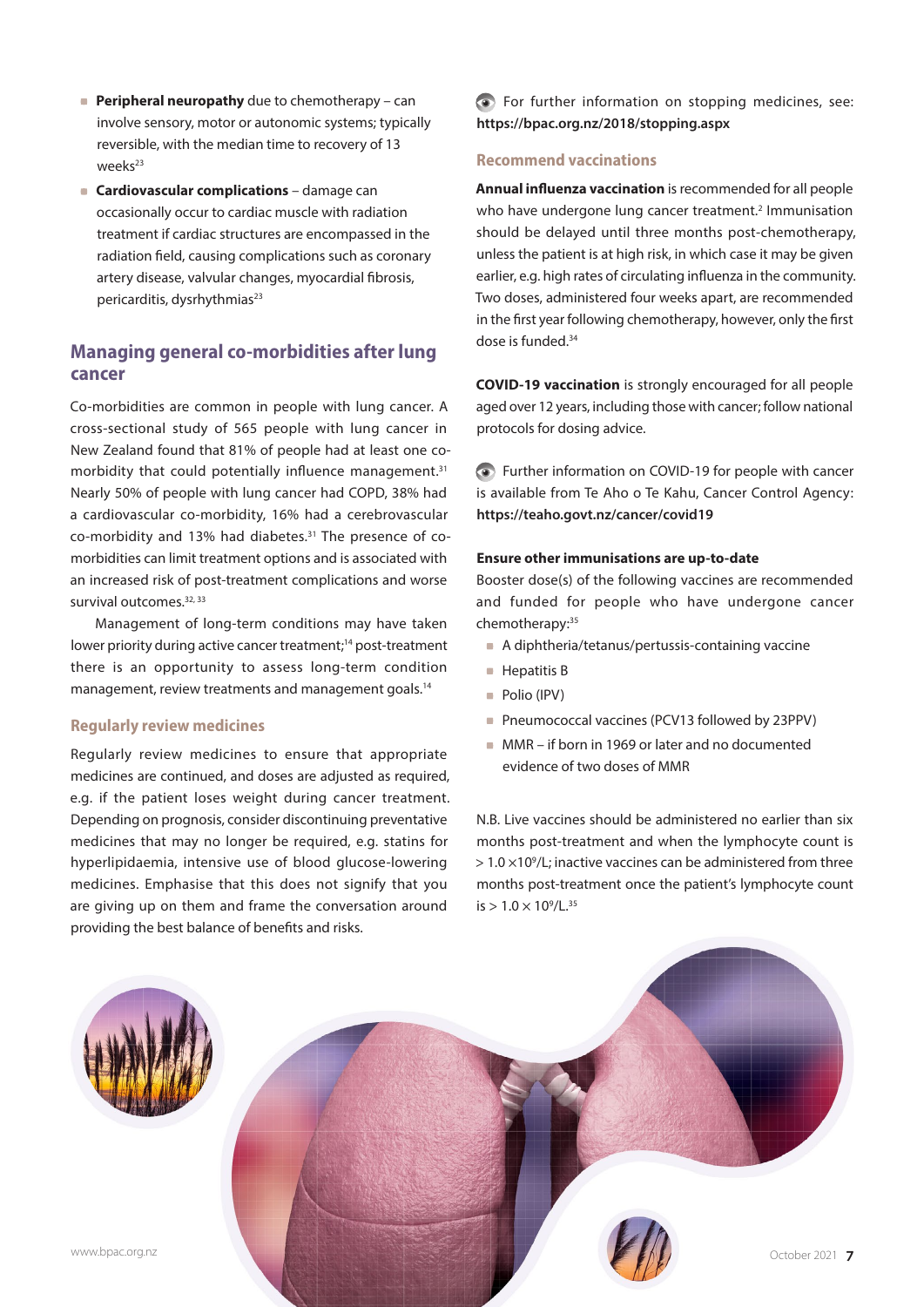# **Recognising lung cancer recurrence: key symptoms and signs**

Table 1 lists the key symptoms and signs of local or distant lung cancer recurrence. The site and extent of recurrence determines the pattern of symptoms.<sup>36</sup> Systemic symptoms or signs such as anorexia, fatigue, weakness and unexplained weight loss may also indicate cancer recurrence.36 The treatment summary will provide advice on the key symptoms and signs that require referral back to the treating specialist and the relevant contact information.2

N.B. The majority of patients will have cough and dyspnoea post-treatment, but a change in symptoms, a worsening cough or a sudden increase in dyspnoea or a return of symptoms after resolution may indicate cancer recurrence.

- **Urgent medical attention** is indicated for people with: 37, 38
	- **Massive haemoptysis**
	- Signs of airway obstruction, e.g. stridor (as distinct from wheeze) or respiratory distress
	- **Signs of superior vena cava obstruction, e.g. dilated veins** in neck or over chest, swollen face or head, redness of face, visual symptoms, dizziness, headache
	- Symptoms or signs of spinal cord compression

|  |  |  |  | Table 1: Symptoms and signs of lung cancer recurrence. <sup>36-39</sup> |  |
|--|--|--|--|-------------------------------------------------------------------------|--|
|  |  |  |  |                                                                         |  |

| Location of lung cancer recurrence Symptoms and signs |                                                                                        |  |  |  |  |
|-------------------------------------------------------|----------------------------------------------------------------------------------------|--|--|--|--|
| Local                                                 | <b>Haemoptysis</b>                                                                     |  |  |  |  |
|                                                       | Cough                                                                                  |  |  |  |  |
|                                                       | Dyspnoea<br>$\Box$                                                                     |  |  |  |  |
|                                                       | Chest or shoulder pain<br>$\Box$                                                       |  |  |  |  |
|                                                       | • Hoarse voice                                                                         |  |  |  |  |
|                                                       | Abnormal chest signs<br>$\Box$                                                         |  |  |  |  |
|                                                       | Unresolved chest infection<br><b>COL</b>                                               |  |  |  |  |
|                                                       | Pleural effusion<br>$\Box$                                                             |  |  |  |  |
|                                                       | • Cervical or supraclavicular lymphadenopathy                                          |  |  |  |  |
|                                                       | Superior vena cava syndrome                                                            |  |  |  |  |
|                                                       | Horner syndrome<br>$\Box$                                                              |  |  |  |  |
|                                                       | Paraneoplastic syndromes (neurological changes, endocrine dysfunction, fever)          |  |  |  |  |
| <b>Bone</b>                                           | • Persistent pain                                                                      |  |  |  |  |
|                                                       | Leg weakness                                                                           |  |  |  |  |
|                                                       | Impaired mobility                                                                      |  |  |  |  |
|                                                       | • Pathologic fractures                                                                 |  |  |  |  |
|                                                       | • Spinal cord compression                                                              |  |  |  |  |
| <b>Brain</b>                                          | • Headache                                                                             |  |  |  |  |
|                                                       | • Nausea, vomiting                                                                     |  |  |  |  |
|                                                       | Confusion, behavioral change<br>$\Box$                                                 |  |  |  |  |
|                                                       | Dizziness, seizures<br>$\Box$                                                          |  |  |  |  |
|                                                       | • Neurologic deficits, e.g. impaired vision, one-sided weakness, loss of co-ordination |  |  |  |  |
| Liver                                                 | Abdominal pain                                                                         |  |  |  |  |
|                                                       | <b>Fever</b>                                                                           |  |  |  |  |
|                                                       | $\blacksquare$ Anorexia                                                                |  |  |  |  |
|                                                       | Weight loss<br>$\Box$                                                                  |  |  |  |  |
|                                                       | • Hepatomegaly                                                                         |  |  |  |  |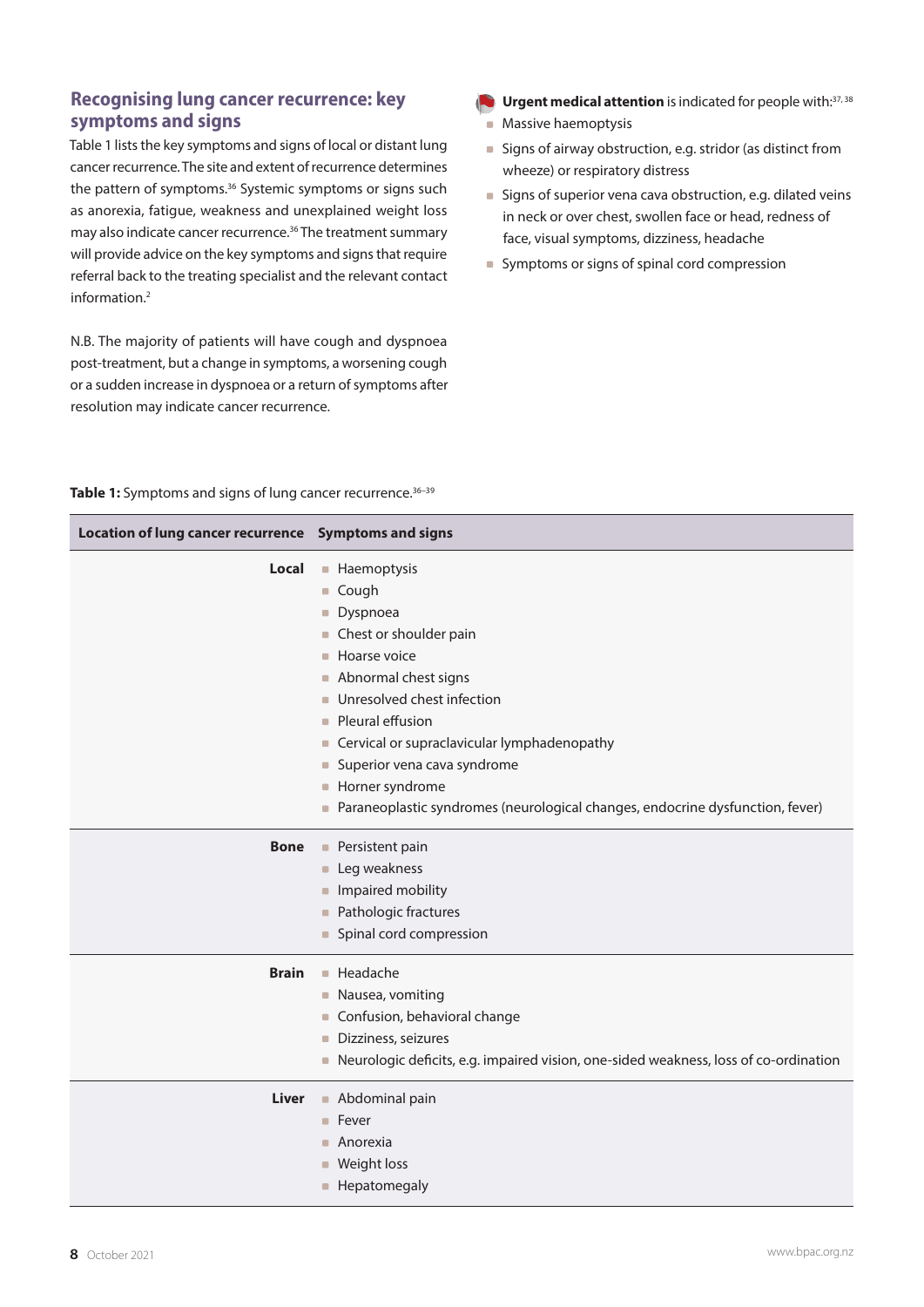# **Checklist for Primary Care: caring for a patient post-treatment for lung cancer**

| <b>Aspect of care</b>        | What to check/do                                                                                                                                                                                                                                                                                                                                                                                           |  |  |  |  |  |
|------------------------------|------------------------------------------------------------------------------------------------------------------------------------------------------------------------------------------------------------------------------------------------------------------------------------------------------------------------------------------------------------------------------------------------------------|--|--|--|--|--|
| <b>Letter from hospital</b>  | <b>Yes No</b><br>Discharge letter from hospital should include: diagnosis, stage of disease and<br>treatment received<br>Letter should also include treatment plan going forward<br>Key contact e.g. cancer nurse specialist, oncologist<br>Follow-up imaging (X-ray, CT, MRI) and pathology - check who is organising and will<br>action the results and inform the patient                               |  |  |  |  |  |
| <b>History from whānau</b>   | <b>Yes</b> No<br>Check whānau understanding of diagnosis, treatment and ongoing plan<br>Check on issues such as pain, worries about treatment and their side effects and the<br>impact of cancer on their general well-being<br>Encourage whānau to initiate follow-up appointments between scheduled visits in the<br>event of symptoms<br>Check on whānau view of involvement of hospice/palliative care |  |  |  |  |  |
| <b>Medicines</b>             | Yes No<br>Check current medicines (adjust doses, add and discontinue as required)                                                                                                                                                                                                                                                                                                                          |  |  |  |  |  |
| <b>Wellness</b>              | <b>Yes</b> No<br>Current smoking (if yes, follow ABC)<br>Alcohol use<br>Diet advice<br>Exercise<br>Sexual health<br>Complementary therapies<br>Spiritual health and wellbeing<br>Annual influenza vaccination + other relevant vaccinations                                                                                                                                                                |  |  |  |  |  |
| <b>Physical examination</b>  | <b>Perform:</b><br>General physical examination including respiratory system, surgical sites etc.                                                                                                                                                                                                                                                                                                          |  |  |  |  |  |
| <b>Co-morbidities</b>        | Perform:<br>Check co-morbidities are recorded and treatment for cancer not interfering with<br>management of co-morbidities<br>Assess need for specialist referral                                                                                                                                                                                                                                         |  |  |  |  |  |
| Whānau<br><b>involvement</b> | <b>Perform:</b><br>Check on key contact person<br>Ask about concerns within whanau about wellbeing of other members                                                                                                                                                                                                                                                                                        |  |  |  |  |  |
| <b>Psychological support</b> | <b>Perform:</b><br>Check for depression e.g. PHQ-9, HADS-D<br>Anxiety, e.g. GAD-7<br>Ask about suicidal thoughts (risk is highest in the first six months following diagnosis)                                                                                                                                                                                                                             |  |  |  |  |  |
| <b>Advance Care Plan</b>     | <b>Perform:</b><br>Does patient have an ACP<br>Does this include power of attorney                                                                                                                                                                                                                                                                                                                         |  |  |  |  |  |

Adapted with permission from the National Lung Cancer Working Group draft guidance document